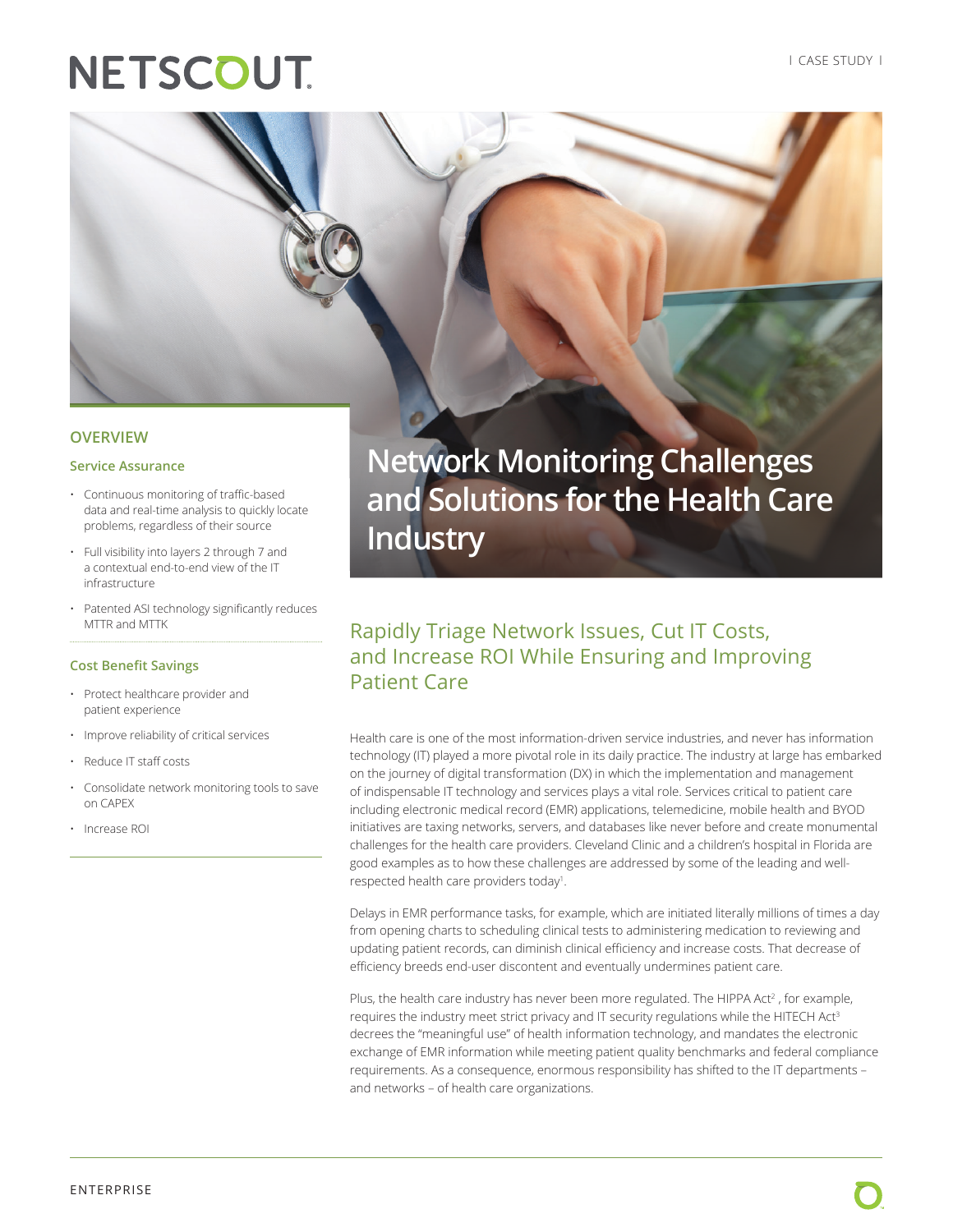'IT issue resolutions cost companies nearly 511 Million per company **FORRESTER** 

In addition, some of the more specific problems IT professionals in the health care industry face can be segmented into three main areas, for example:

#### **Insights into the Network or Visibility**

- Needing end-to-end operational visibility of their service delivery environment's interrelationships and dependencies
- Agility and scalability in managing an evolving service delivery infrastructure

### **Operational Efficiencies**

- Lowering time in the war room per major service incident
- Rapidly pinpointing the root cause of service performance issues and thereby lowering mean time to resolution (MTTR)
- Shortening service disruptions that immediately impact patient care
- Reducing IT infrastructure capital and operational expenditures while simultaneously maintaining or even increasing the quality of patient care

#### **User Experience**

- Maintaining 24/7/365 availability of lifesaving clinical applications to medical staff that depend on system responsiveness
- Ensuring consistent high-quality user experience and the highest level of service performance between main campuses, the data center, and satellite clinics

# **The Solution to Your Service Assurance Problems**

The NETSCOUT nGeniusONETM Service Assurance platform and Adaptive Service Intelligence™ (ASI) technology provides a holistic view and clear insights into service performance problems before they become health care user and patient problems. NETSCOUT nGeniusONE's core functionality is rapid service triage as it combines continuous monitoring and multi-layered real-time analytics capabilities, providing an integrated performance management solution for the most complex and demanding service delivery environments.

The ASI technology is the cornerstone of a highly scalable service assurance architecture that collects, correlates and contextualizes data allowing the IT organization to get a complete understanding of the service experience and to quickly identify the source of a performance problem. ASI is a cutting-edge, network traffic-based analytics technology that generates metadata, which enables a comprehensive real-time and historical view of any service delivery component including network, server, database, service enablers and application. This powerful data mining engine runs on NETSCOUT Intelligent Data Sources that continuously monitors session traffic in realtime as packets cross virtual or physical links. The metadata generated gives important metrics like server throughputs, transaction response times, specific application error codes, traffic volumes and more.

What is the end result or benefit of such an overarching service performance monitoring solution to health care organizations? Fundamentally, the NETSCOUT solution allows network and application teams to quickly identify and triage service performance issues and reduce risk to both the organization and the patients it serves.



Some of the specific benefits health care organizations will derive include:

- Assure the highest quality user and patient experience
- Reduce time spent in the war room resolving service problems
- Dramatically cut MTTK and MTTR such as the Cleveland Clinic experienced
- Improve IT staff productivity by establishing a common situational awareness – something a children's hospital in Florida gleaned
- Consolidate network monitoring tools to save on CAPEX and improve troubleshooting efficiency
- Gain a contextual end-to-end view of the service delivery environment, and visibility into user communities, services and strategic IT assets
- Improve ROI with savings potentially from hundreds of thousands to millions of dollars



**NETSCOUT Customers Reduce MTTK** by 80% or more and Decrease **Operational Expenses** 

Research by (v) TechValidate